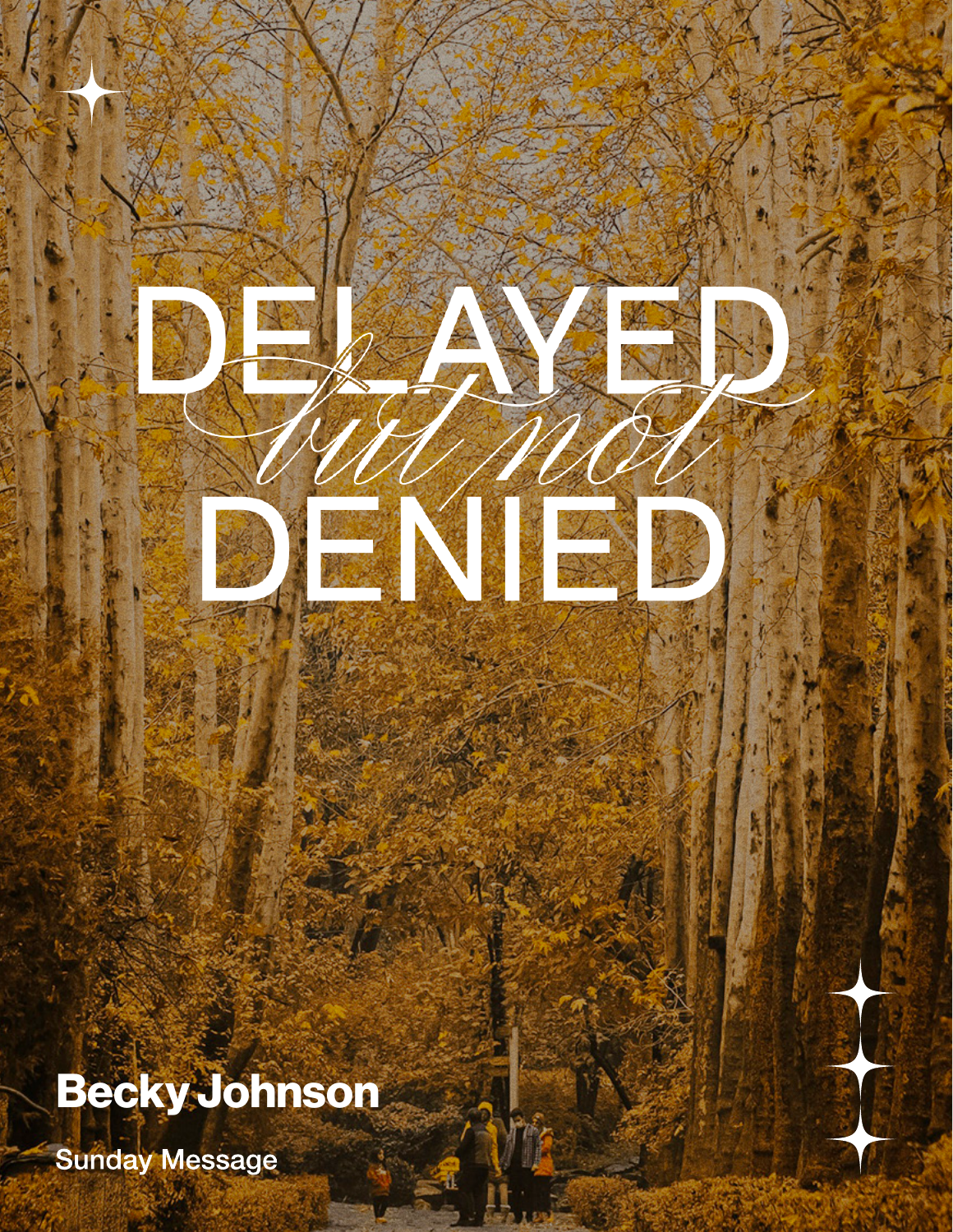# Teaching<br>Text:

# **(ESV) John 11**

Now a certain man was ill, Lazarus of Bethany, the village of Mary and her sister Martha. 2 It was Mary who anointed the Lord with ointment and wiped his feet with her hair, whose brother Lazarus was ill. 3 So the sisters sent to him, saying, "Lord, he whom you love is ill." 4 But when Jesus heard it he said, "This illness does not lead to death. It is for the glory of God, so that the Son of God may be glorified through it."

5 Now Jesus loved Martha and her sister and Lazarus. 6 So, when he heard that Lazarus was ill, he stayed two days longer in the place where he was.

17 Now when Jesus came, he found that Lazarus had already been in the tomb four days. 18 Bethany was near Jerusalem, about two miles[c] off, 19 and many of the Jews had come to Martha and Mary to console them concerning their brother. 20 So when Martha heard that Jesus was coming, she went and met him, but Mary remained seated in the house. 21 Martha said to Jesus, "Lord, if you had been here, my brother would not have died. 22 But even now I know that whatever you ask from God, God will give you." 23 Jesus said to her, "Your brother will

rise again." 24 Martha said to him, "I know that he will rise again in the resurrection on the last day." 25 Jesus said to her, "I am the resurrection and the life. Whoever believes in me, though he dies, yet shall he live, 26 and everyone who lives and believes in me shall never die. Do you believe this?" 27 She said to him, "Yes, Lord; I believe that you are the Christ, the Son of God, who is coming into the world."...........38 Then Jesus, deeply moved again, came to the tomb. It was a cave, and a stone lay against it. 39 Jesus said, "Take away the stone." Martha, the sister of the dead man, said to him, "Lord, by this time there will be an odor, for he has been dead four days." 40 Jesus said to her, "Did I not tell you that if you believed you would see the glory of God?" 41 So they took away the stone. And Jesus lifted up his eyes and said, "Father, I thank you that you have heard me. 42 I knew that you always hear me, but I said this on account of the people standing around, that they may believe that you sent me." 43 When he had said these things, he cried out with a loud voice, "Lazarus, come out." 44 The man who had died came out, his hands and feet bound with linen strips, and his face wrapped with a cloth. Jesus said to them, "Unbind him, and let him go."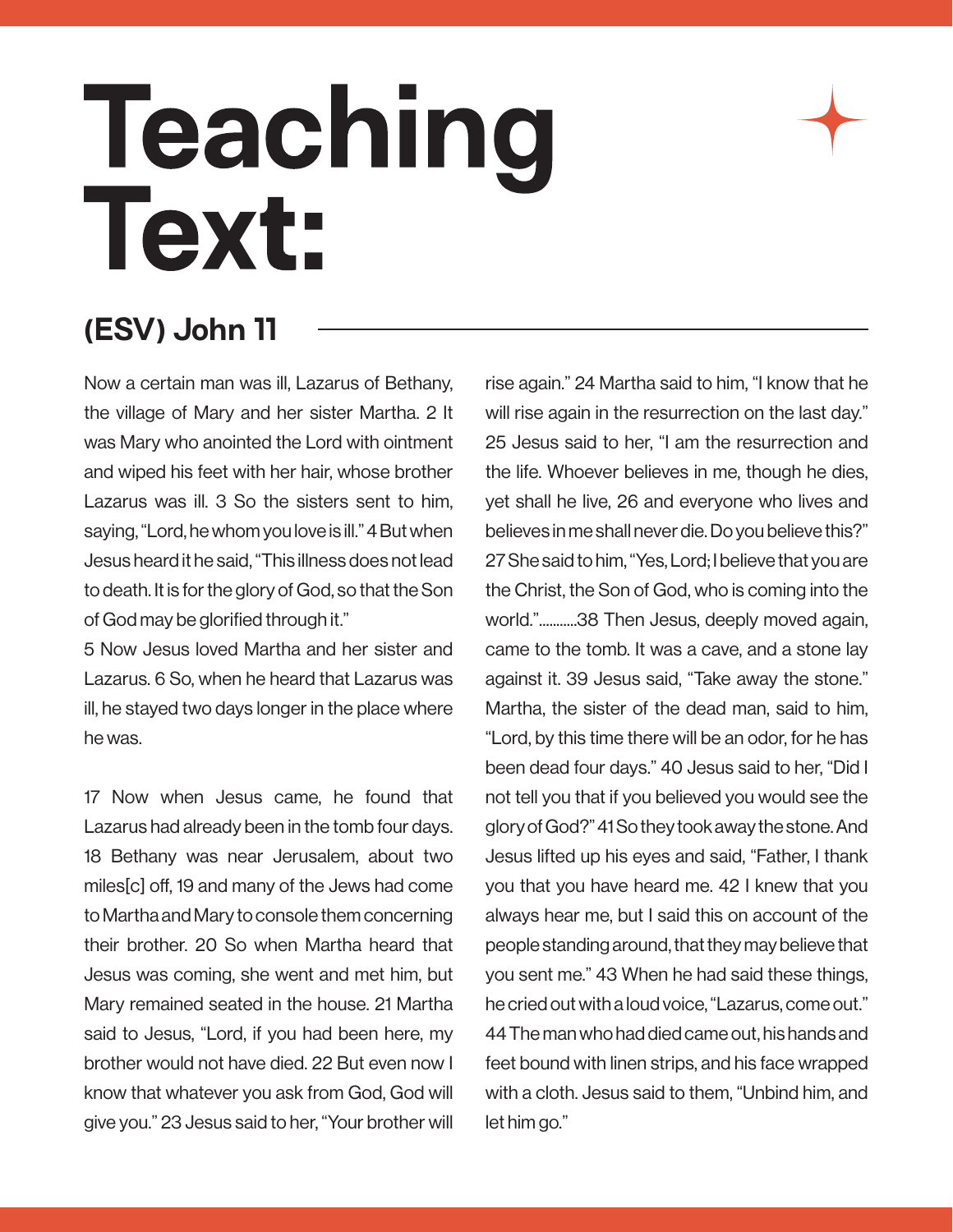

This week Becky Johnson delivers a powerful and encouraging word about how to navigate seasons of delay. We are all so different and unique and individual in our likes and dislikes. But it is safe to say that all of humanity hates to wait. We live in a society that is actively trying to eliminate delay in its entirety. We have what psychologists are calling 'the instant gratification generation'. "Instant gratification is the desire to experience pleasure or fulfillment without delay or deferment. Basically, it's when you want it; and you want it now."

Here's the issue: delays are an important part of our walk with God. God actually manifests His love for us through delays.

Just because we hate delays, doesn't change Who God is and how He works. And this story of Lazarus is a story of delay … about two women who were confused about why Jesus would intentionally delay to show His love for them. When Jesus heard that Mary and Martha's brother was ill, His response was to delay. He chose to wait to go to them because He knew the waiting would produce something in them that they needed.

Delays can be confusing if we don't trust that Jesus has a plan for us or if we prefer our timing over His. We need to understand that God uses delay to show His love for us. God desires for each one of us to be mature, complete and lacking in nothing. He is not interested in our comfort; He is interested in our growth.

Delays are not denials and they are not an indication that we are in the wrong place. Mary and Martha are about to experience the greatest miracle Jesus would ever do but they thought Jesus was denying their request (Lord, if ONLY you would have been here...). Oftentimes we are too quick to change course/direction or pray for the wrong things. We live in a society where we equate difficulty with negativity. When we confuse delay with denial, we begin to partner with unbelief. In the story of Lazarus, Jesus delayed with intention and purpose (not because He is not time-aware). God simply does not operate on our timetable. He lives and operates outside of time. Jesus knew He was going to raise Lazarus from the dead all along! God may be delayed but He is not denying you! He may be about to do the most prolific miracle you've ever witnessed in your life.

When human hope is gone, Jesus steps in. Lazarus had been dead for 4 days. Mary and Martha were at the end of their rope and all hope was lost. When our human hope runs out we change our theology to meet our circumstances. It is in our nature to do all that we can to avoid disappointment. When we rely on our own hope, we will not be able to see what God wants to do.

The result of a delay that is born out of love is: God is glorified and we are developed. God may just be setting us up to do something that will ultimately affect our family line for generations to come!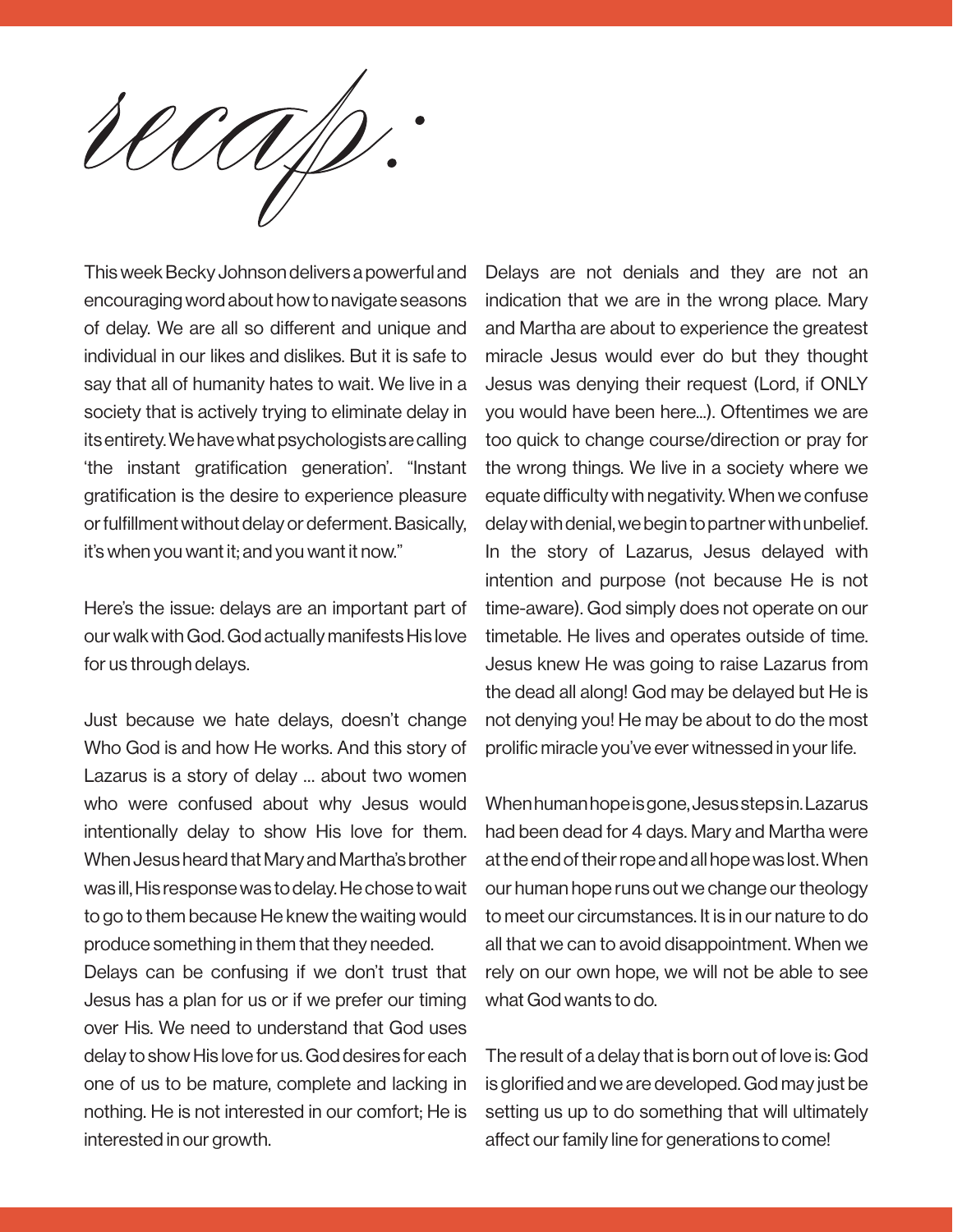# **Discussion Guide** Emotional Health Check In:

Take a few minutes to do an emotional health check in with your Life on LIfe group, creating space for each person to answer the question below:

#### • What was the best part of your week? What felt hard this week?

If the need arises, spend a few minutes praying for one another, asking God to meet needs and help each person carry what feels heavy right now.

## **ENCOUNTER**

Spend a few minutes in stillness and quiet (you may want to play soaking music) in your group and ask the Holy Spirit the following question:

Holy Spirit, are there any areas in my life where I have confused Your delay with denial? Have I altered my theology and beliefs to meet my circumstances? Please show me where You are in tthe delay and what You want to teach me in the midst of it?

If time permits, allow those who want to, to share what God spoke to them during the encounter time.

## **ENGAGE**

Are you currently facing a situation that is forcing you to wait? Describe what that has been like for you?

Have you experienced a delay that was hard in the moment but that you are now grateful for? What did you learn through that process?

Do you feel that you can trust in God's plan without knowing the plan? Why or why not?

### **EQUIP**

If you are in the midst of a painful delay and feeling hopeless, reach out to someone you trust. Share your experience with them and allow them to speak life, remind you of God's truth and encourage you while you wait.